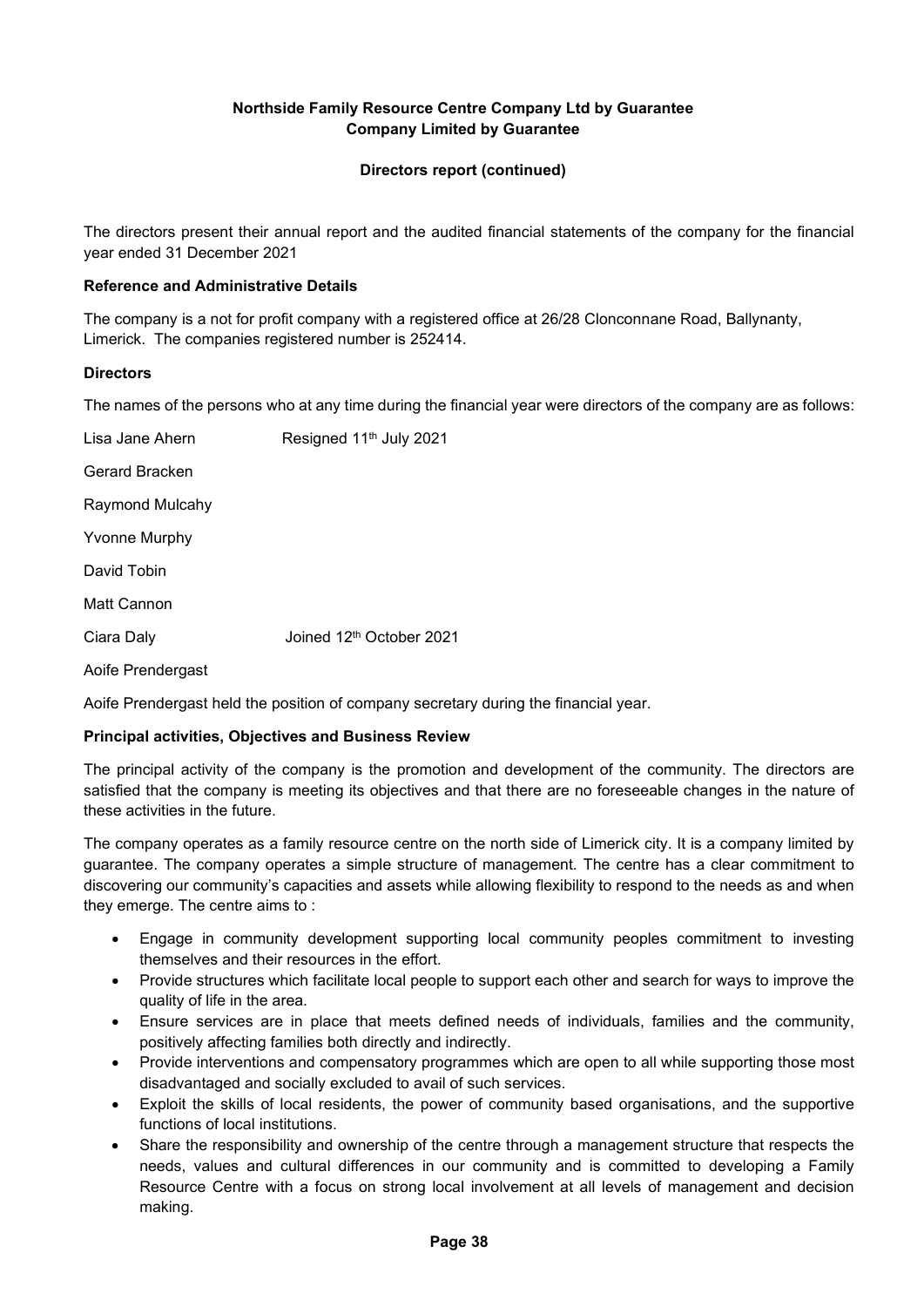### **Directors report (continued)**

#### **Achievements and performance**

Northside FRC sought to ensure measurable outcomes for the community that demonstrate improvements in their quality of life. To guide NFRC in its ambition, the Company engaged a Strategic Consultant to evaluate its work and create a 5 Year Strategic Plan. NFRC adopted an outcomes-based planning approach based on the framework developed by Ireland's National Policy Framework for Children and Young People, "Better Outcomes, Brighter Futures." The 5 National Outcomes aim to ensure that children and young people:

- 1. Are active and healthy, with positive physical and mental wellbeing.
- 2. Are achieving full potential in all areas of learning and development.
- 3. Are safe and protected from harm.
- 4. Have economic security and opportunity.
- 5. Are connected, respected and contributing to their world.

The outcomes and key findings are aligned with the 5 National Outcomes. This planning process begins with the end in mind and then determines the actions and activities which will best achieve that end.

An outcome-led approach allowed the VBOM to demonstrate progress in implementing its action plan – to show that it is 'making a difference' – by identifying relevant ways of measuring progress and tracking these indicators over the lifetime of the action plan. Each action will contribute to the achievement of one or more of the above-named outcomes.

In 2020, an extensive audit of existing supports and services located within the catchment was also undertaken to ensure the FRC is not competing with or replicating existing supports and services. This is an increasingly important consideration as resources have become scarcer and there is a more pressing need to account for their effective use. This audit was also utilised in 2021 to identify gaps in social opportunities and service provision.

# **1.0 Vision and Mission**

The VBOM of Management reviewed the Vision and Mission of the Organisation and have been adopted as follows:

1.1 Vision

A just and inclusive society.

1.2 To provide safe, welcoming, and supportive opportunities that empowers the community to develop and realise its full potential.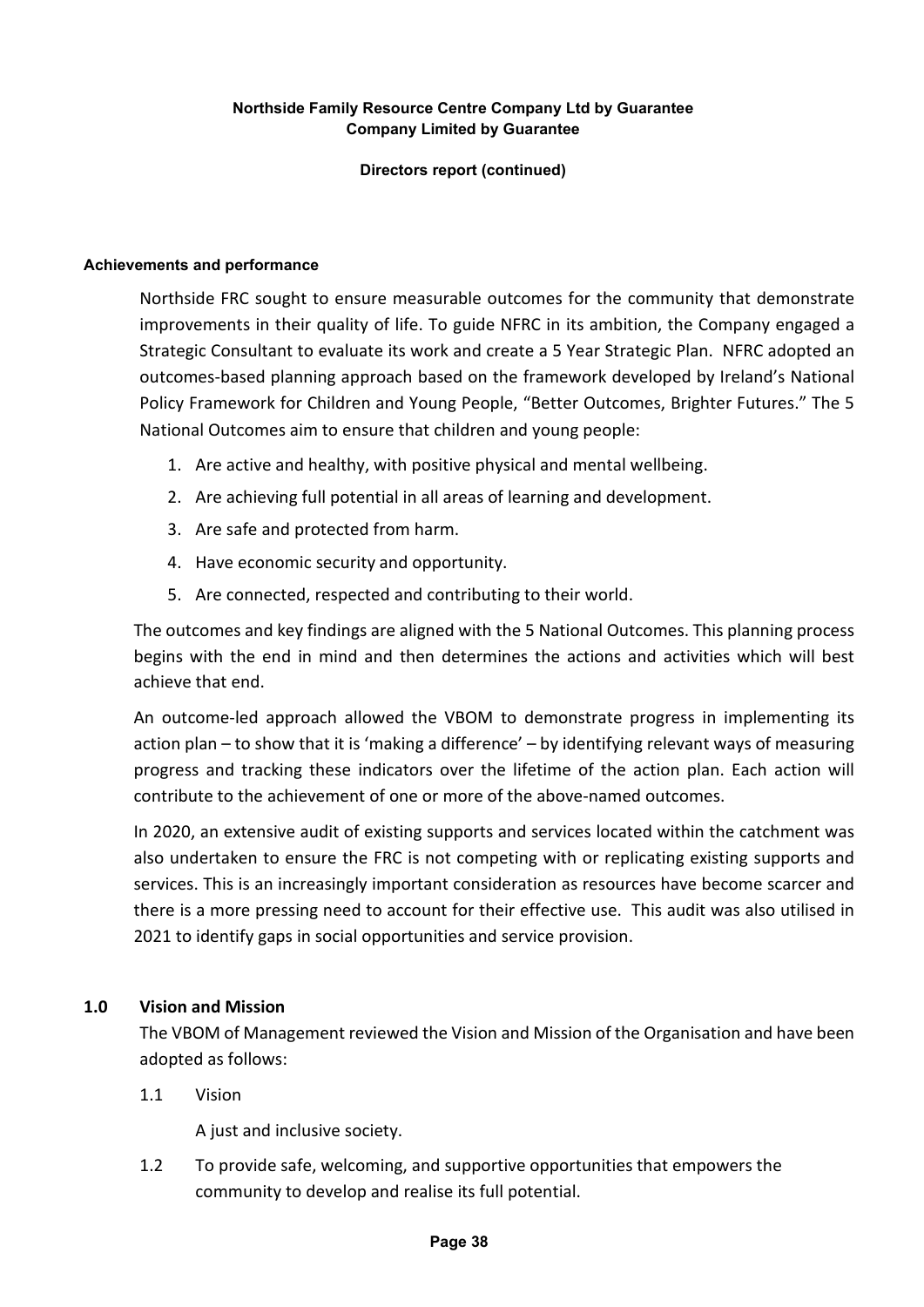**Directors report (continued)**

# **2.0 2021's Key Activities**

# **2.1 Active & Healthy (Health, Physical, Mental & Emotional) Service Provision**

The Covid-19 pandemic resulted in an increase in demand for mental health support, food and essential home supplies and check-in calls for those vulnerable or isolated. While meeting the new and increased demands NFRC also endeavoured to maintain existing service levels.

NFRC runs an affordable and accessible **counselling service** to individuals/families in the community. This support helps clients to identify the issues and stressors that confront them, provide immediate assistance, and help to contribute to improved personal relationships and mental well-being. Pre-Covid-19 the counselling service experienced a high demand and running at capacity with waiting lists. It is noted more women than men avail of this support service.

There has been an increased number of counselling sessions between 2018 and 2019. Covid-19 created difficulties in meeting needs, however, **the counselling service** is running at capacity and is currently unable to meet the existing demand.

The FRC provides **Creative Therapies** at the Centre which supports & enables adults and children to deal with personal issues through the medium of Art. The Centre also provides **Play Therapy** to enable children to deal with any issues through the medium of play and touch. There is an increase in demand for these supports and a reduction in therapists due to Covid-19.

The FRC runs **infant massage** courses which is aimed towards babies (from 6 weeks to 6 months) and parents. In 2021, despite Covid-19 NFRC continued to deliver Infant Massage to vulnerable parents and their babies.

# **2.2 Learning & Development (Education and development)**

The Learning and Development outcome is dedicated to:

- Learning and development from birth Social and emotional wellbeing
- Engaging in learning
- Achieving in education.

# **Service provision**

The FRC supports education via a variety of programmes, ranging from supports for children right up through adult education courses. A range of tertiary education opportunities are also available from other institutes which are in very close proximity, these include:

> Technological University of Munster University of Limerick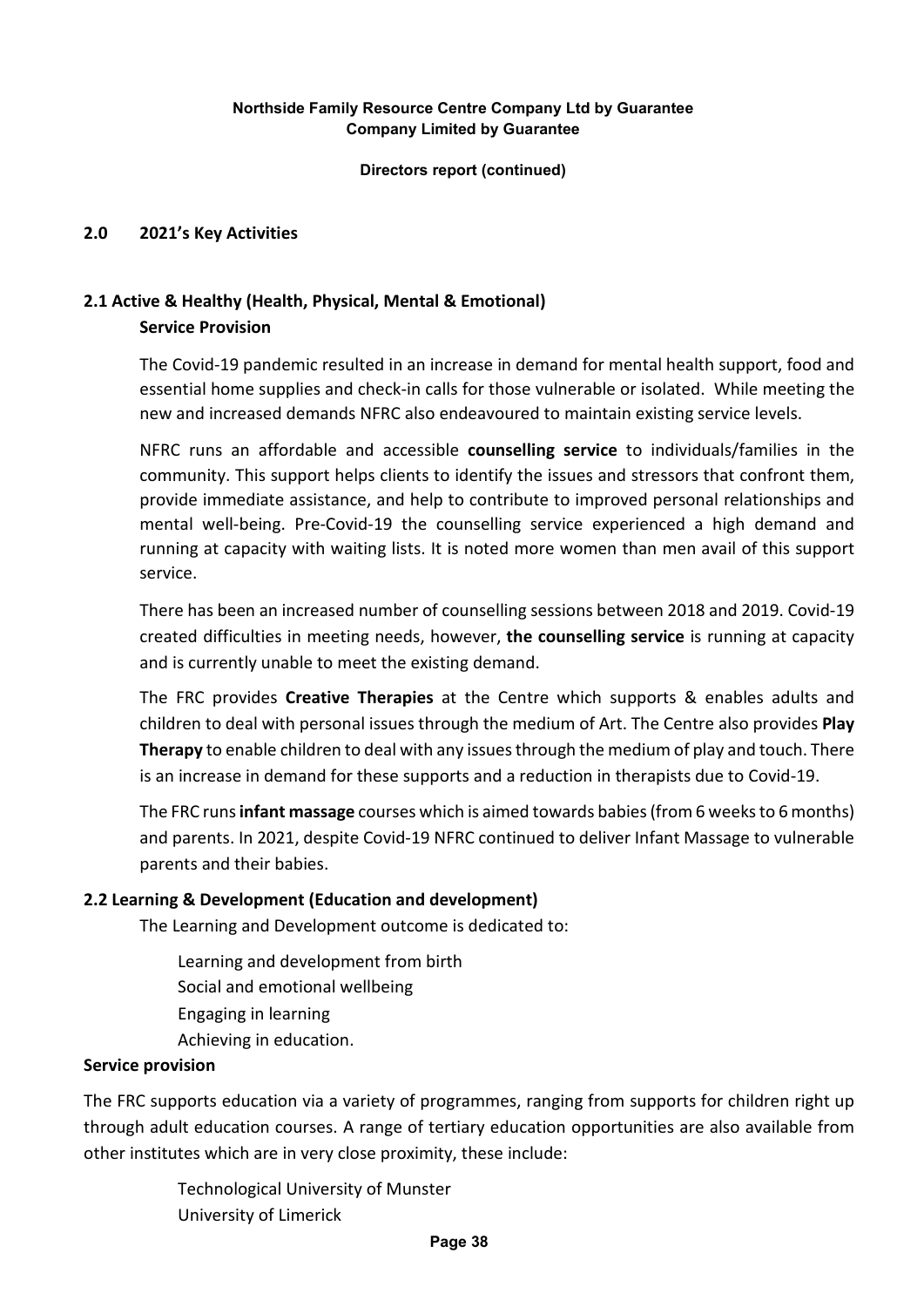# **Directors report (continued)**

Limerick College of Further Education

Limerick and Clare Education and Training Board (LCETB) - who manage and operate further education colleges and a range of adult and further education centres delivering education and training programmes.

The FRC provides a range of **adult and community education courses and programmes**. The range of programmes are diverse and changes on a regular basis to meet the needs of the community. In 2018 90 training courses were held. In 2019 adult education were attended by 52 participants during 34 sessions totalling 84.5 hours. In 2020; all classes moved online, learners were supported to complete their formal education and 90 learners received QQI awards. In 2021, education adapted to maximise the benefit of blended learning where needs were of the learners was prioritised. 77 Learners received 113 QQI awards.

The FRC has a **dedicated youth work team working with young people** aged from 10 to 20 years. The team aims to engage young people in creative, inclusive, and developmental youthwork programmes to assist them to reach their full potential. They run a range of projects and programmes. The Centre remained open to young people throughout 2021 by constructing a temporary dedicated space for young people to meet. In 2022 the design phase of a purpose-built youth space will be completed with the build completed in 2023. The need for a dedicated space was identified by the young people themselves.

The FRC ensures children in North Limerick have access to a high quality, child centred affordable **childcare services** where they are supported to reach their full potential. In 2021, the gap in speech and language attainment amongst 0- to 6-year-olds was identified as a priority. As a result, the Family Resource Centre successfully recruited a Speech and Language Therapist and embedded that therapist into Sunshine Childcare Service. In Kings Island Crèche funding was secured for a Family Support Worker with recruitment due in early 2022 and the Senior Afterschool Service successfully appointed a Mental Health Worker dedicated to that age Group.

Providing guardians with opportunities to access work or education or respite. Services provided are also analysed under Outcome 4: Economic Security. The audit identified an undersupply of childcare, evidenced by waiting lists for places.

# **2.3 Safe and Protected (Safe from harm and neglect)**

Family Support strengthens positive informal social networks through community-based programmes and services. The main focus of these services in 2021 was on early intervention aiming to promote and protect the health, well-being and rights of all children, young people and their families. At the same time particular attention is given to those who are vulnerable or at risk.

The length or extent of support provided often depended on the needs of families; it could be a short time, e.g. supporting a mother after the birth of a baby, or long term, e.g. supporting a family who is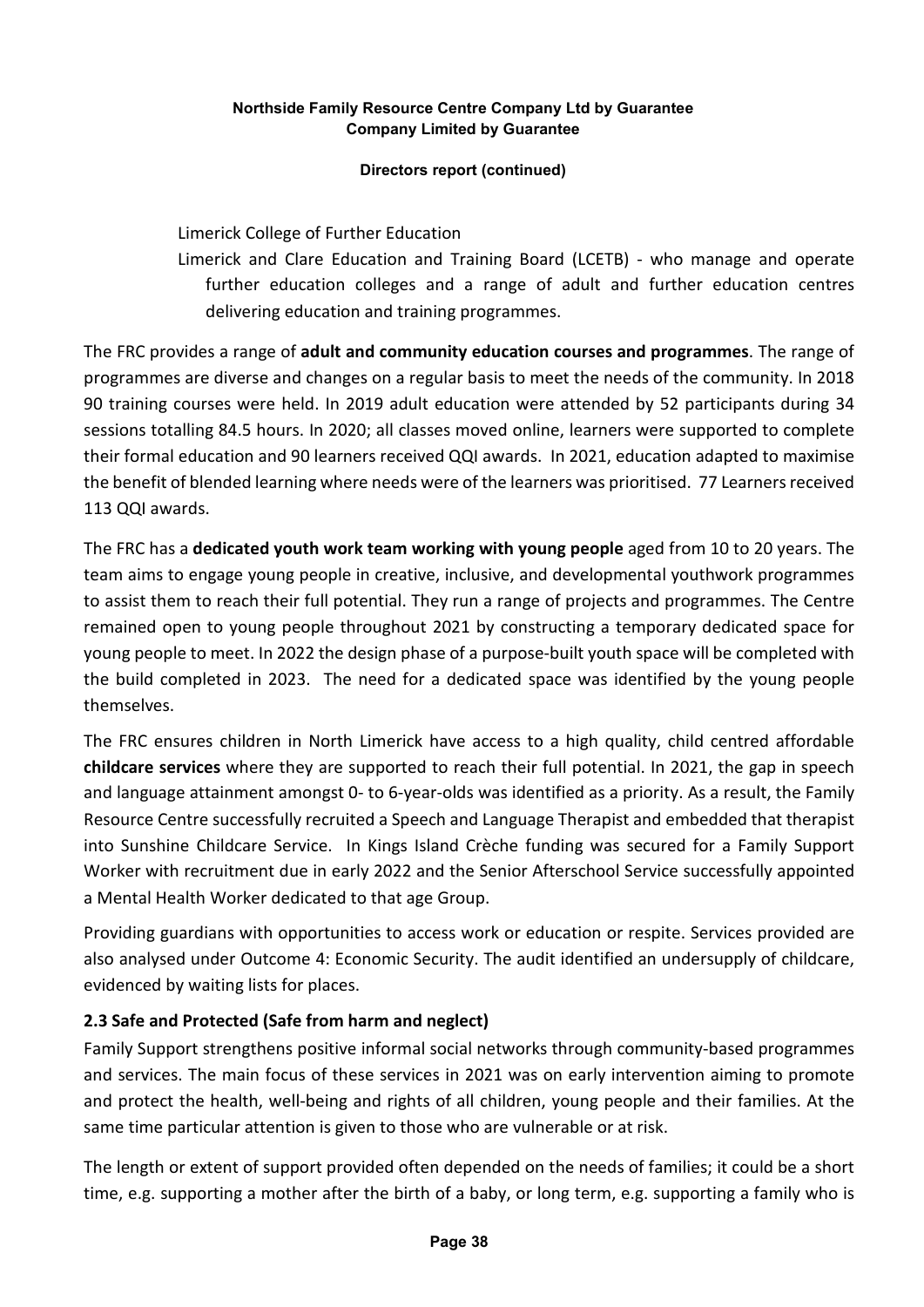# **Directors report (continued)**

not coping due to bereavement, addiction, intellectual disabilities, mental or physical health issues. Support was frequently provided in the form of parenting skills, budgeting, nutrition, childcare and homework support. The Safe and Protected outcome is dedicated to:

Secure, stable, caring home environments Safety from abuse, neglect and exploitation Protection from bullying and discrimination Safety from crime and anti-social behaviour.

# **Service provision**

As a response to Covid-19, a **friendly call initiative** was expanded by NFRC to not only meet the needs of Older People but all vulnerable people in the community. The purpose of this was to meet the increased demand for mental health support, food and essential home supplies, activity packs for families and check-in calls for those vulnerable or isolated. The increase in demand came from many new people who had never used FRC services before, such as older people cocooning and people asking for food.

The **Meals on Wheels** programme supports older adults to remain in the home and ensure access to nutritionally balanced food on a regular basis. Northside FRC has an HSE-compliant kitchen which is staffed by qualified chefs who prepare and cook dinners which are delivered direct to those who need it. Meals costs €5 per day.

Due to Covid-19, the FRC has reported an increase of phone calls for the Meals on Wheels service in the first 3 quarters of 2021. In the last quarter of the year there has been a significant drop in demand for Meals on Wheels. Reasons identified are due to the reopening of society and the increase in living costs. The later is a priority concern as Older People are forced to prioritise heat over food during the Winter months. The demand for meals on wheel for other vulnerable groups, for example, children living in homelessness has declined when compared to 2020.

In 2021 the FRC has recommenced groupwork with the older people. However, Covid-19 has reduced availability of community spaces and suitable accommodation is hindering provision.

Through the friendly call service and **Meals and Wheels**, additional **issues with isolation and loneliness** in the community were identified by Staff and Clients in 2021. To meet these needs the FRC began visiting isolated Older People in their homes subject to government guidelines. The service is based on listening and befriending and any additional needs identified are referred to the Coordinator of Older People's Services or the relevant agency. This service experienced a significant increase in demand in 2021 due to Covid-19 restrictions. The FRC is responding to this demand by creating a volunteer befriending service in 2022.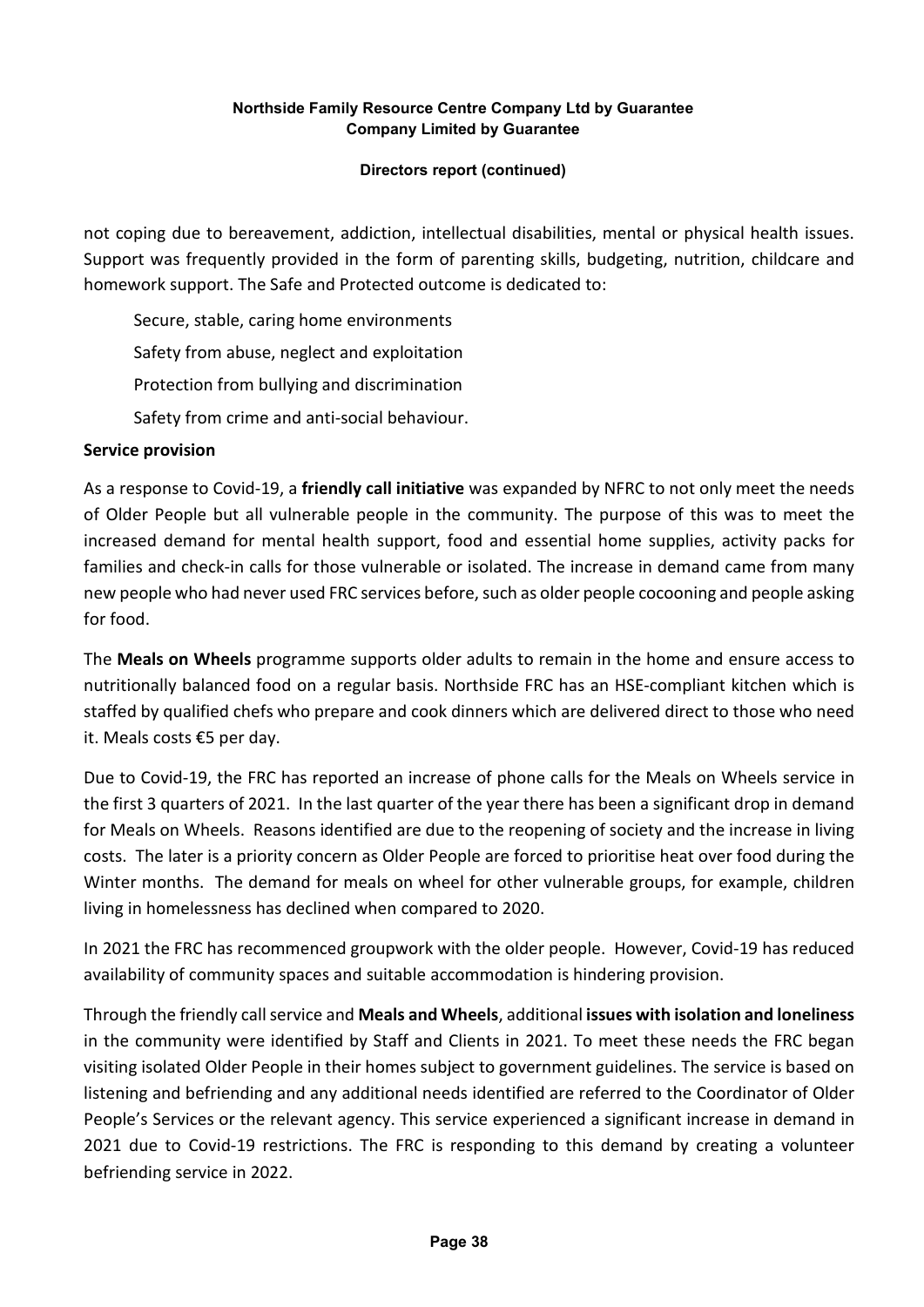### **Directors report (continued)**

# **2.4 Economic Security (Adequate income)**

The Economic Security outcome is dedicated to:

Protecting from poverty and social exclusion

Living in child/youth friendly sustainable communities

Providing opportunities for ongoing education and training

Providing pathways to economic participation and independent living.

# **Service provision**

The provision of **affordable childcare** facilities is recognised as being important for the social and economic wellbeing of a locality. There are clear economic benefits from the provision of childcare; childcare enables the primary caregiver to participate in the workforce but can also make a significant contribution to a child's emotional and educational development in the early years of their life.

The FRC aims to ensure children have access to a high quality, child centred childcare service where they are supported to reach their full potential. Providing parents with opportunities to access work or education or with respite & low-income families. Services provided are analysed in detail in Outcome 2: Learning & Development.

The FRC hires members of the local community, often providing a route back to employment through **Community Employment** (CE). The FRC employs a large number of people on the CE scheme and these often progress to further employment. The direct employment at the FRC provides opportunities to upskill, get labour market ready, build confidence, network, build communication skills and develop time management.

**Community Education** programmes provided by the FRC provide practical skills and improved personal confidence. For example, the cooking on a budget programme helps people to eat better and to make food more affordable for those on low incomes. Education is also crucial to economic development in a community and can be read about in more detail under Outcome 2: Learning & Development.

The FRC aims to provide practical financial advice and information to the Community. The FRC hosts a social entitlement clinic which provides advice and information to members of the community in relation to their rights and entitlements and refers them to other supports and services as required. The FRC ran 49 sessions in 2019 with 245 people benefiting from the program. These information sessions did not run formally in 2020 due to Covid-19, however informal advice was provided over the phone.

# **2.5 Connected and Respected (Participation in positive networks)**

Social participation and being part of the community greatly benefits the health and wellbeing of children, families, and the wider community. Participating in community activities strengthen social networks and inter-personal ties which in turn encourage positive interactions.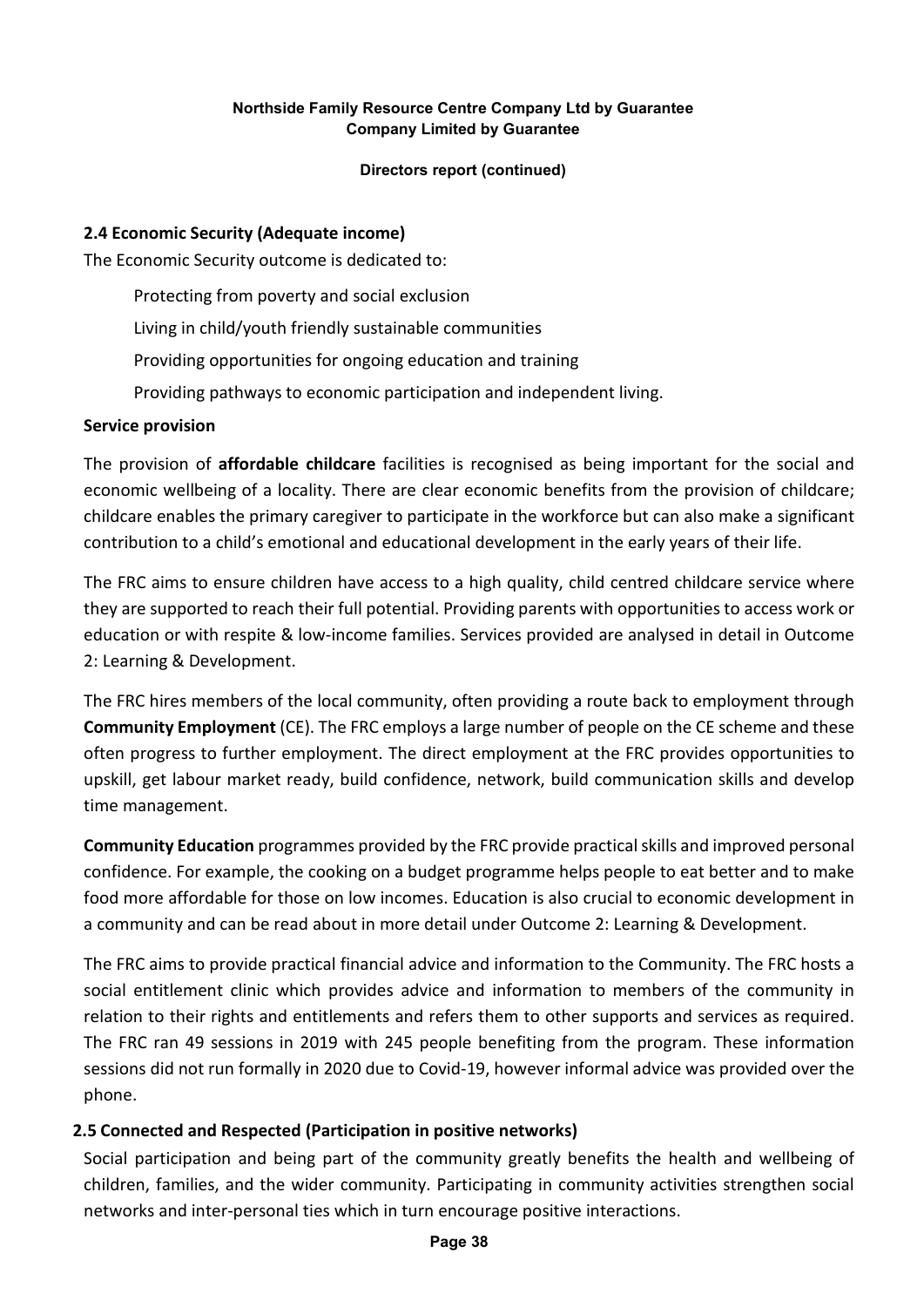### **Directors report (continued)**

The benefits of this are wide ranging and include better quality of life, improved physical and psychological health, and reduced mortality. The Connected and Respected outcome is dedicated to:

Ensuring a sense of own identity and being free from discrimination

Ensuring people are part of a positive network of friends, family and community

Ensuring people are civically engaged, socially and environmentally conscious

Ensuring people are aware of rights, responsibilities and respectful of the law

### **Supports and Services**

The FRC has a wide variety of support and services which encourage and enable social participation. Covid-19 had a significant impact on the delivery of **programmes which enabled social participation**. A large number of groups and programmes were reintroduced in the  $2^{nd}$  half of the year.

2021 was an unprecedented year. The Staff and Volunteers responded by adapting service provision and meeting the demands of the Community in an ever-changing environment.

### **Reserves policy**

The companies reserves policy is set out in note 13 to the financial statements. This reserves policy is subject to annual review by the board of directors,

#### **Structure, Governance and Management**

The company is a not for profit company limited by guarantee. The company does not have a share capital and consequently the liability of members is limited, subject to an undertaking by each member to contribute to the net assets or liabilities of the company on winding up such amounts as may be required not exceeding one Euro (€1) .The company was established under a Constitution which established the objects and powers of the company and is governed under its Constitution and managed by a Board of Directors.

The company has eight directors who meet on a monthly basis and are responsible for the strategic direction of the company. At these meetings the board of directors are provided with the key performance and risk indicators. The company is run on a day to day basis by the administrator who is responsible for ensuring that the company meets its long and short term aims and that the day to day operations run smoothly.

The board held 11 meetings during 2021 with an average attendance of 80%.

#### **Likely future developments**

COVID 19 had a significant impact on the Company's income and expenditure. While self-generated income fell in some service areas there were two significant income streams introduced as a direct consequence of Covid-19. NFRC was successful in securing monies from the Covid-19 Stability Fund which covered 6 months of utilities in 2021. In addition, the Emergency Wage Subsidy Scheme greatly reduced the Centre's wage bill. As a result there is a significant surplus. This surplus is once-off with shortfalls predicted for 2022. Given the level of surplus the Voluntary Board of Management have committed to two capital projects. Firstly, there will be a significant capital investment in the existing building where the ground floor will be extended and redeveloped to incorporate a youth space. In addition, the 1<sup>st</sup> floor will be reconfigured to increase workstations to accommodate the increase in headcount. Members have also committed to investing in the design phase of Kings Island Crèche to extend the premised and increase numbers.